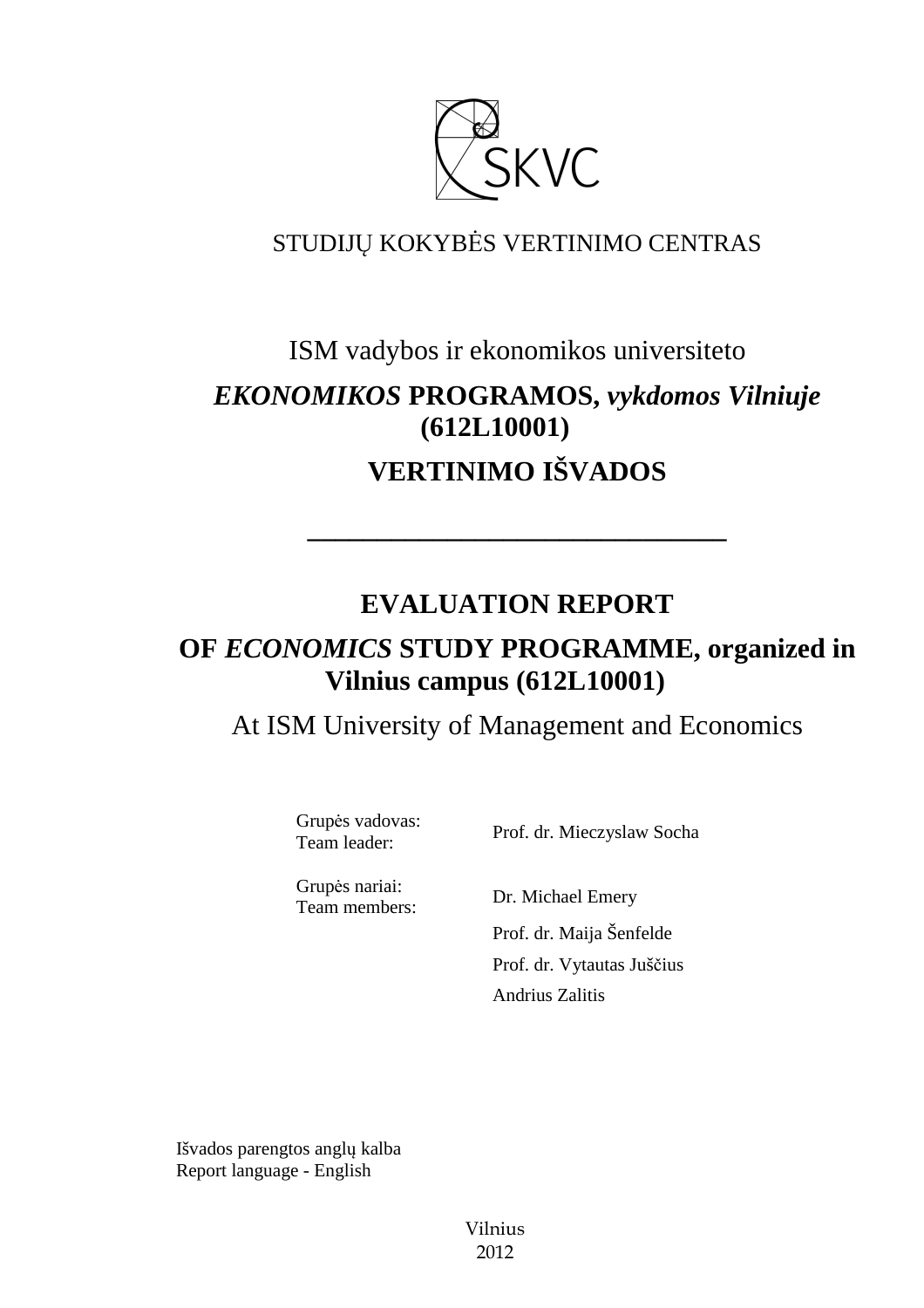## **DUOMENYS APIE ĮVERTINTĄ PROGRAMĄ**

| Studijų programos pavadinimas                           | Ekonomika, vykdoma Vilniuje |
|---------------------------------------------------------|-----------------------------|
| Valstybinis kodas                                       | 612L10001                   |
| Studijų sritis                                          | Socialiniai mokslai         |
| Studijų kryptis                                         | Ekonomika                   |
| Studijų programos rūšis                                 | Universitetinės studijos    |
| Studijų pakopa                                          | Pirmoji                     |
| Studijų forma (trukmė metais)                           | Nuolatinė (4)               |
| Studijų programos apimtis kreditais                     | 240                         |
| Suteikiamas laipsnis ir (ar) profesinė<br>kvalifikacija | Ekonomikos bakalauras       |
| Studijų programos įregistravimo data                    | 2004-06-07, Nr. 852         |
|                                                         |                             |

### **INFORMATION ON EVALUATED STUDY PROGRAMME**

–––––––––––––––––––––––––––––––

| Title of the study programme.                                   | <b>Economics, organized in Vilnius</b> |
|-----------------------------------------------------------------|----------------------------------------|
| State code                                                      | 612L10001                              |
| Study area                                                      | social Sciences                        |
| Study field                                                     | economics                              |
| Kind of the study programme.                                    | university studies                     |
| Cycle of studies                                                | first                                  |
| Study mode (length in years)                                    | full time $(4)$                        |
| Scope of the study programme in<br>credits                      | 240                                    |
| professional<br>and<br>Degree<br>(or)<br>qualifications awarded | <b>Bachelor of Economics</b>           |
| Date of registration of the study                               | 2004-06-07, N0.852                     |
|                                                                 |                                        |

Studijų kokybės vertinimo centras The Centre for Quality Assessment in Higher Education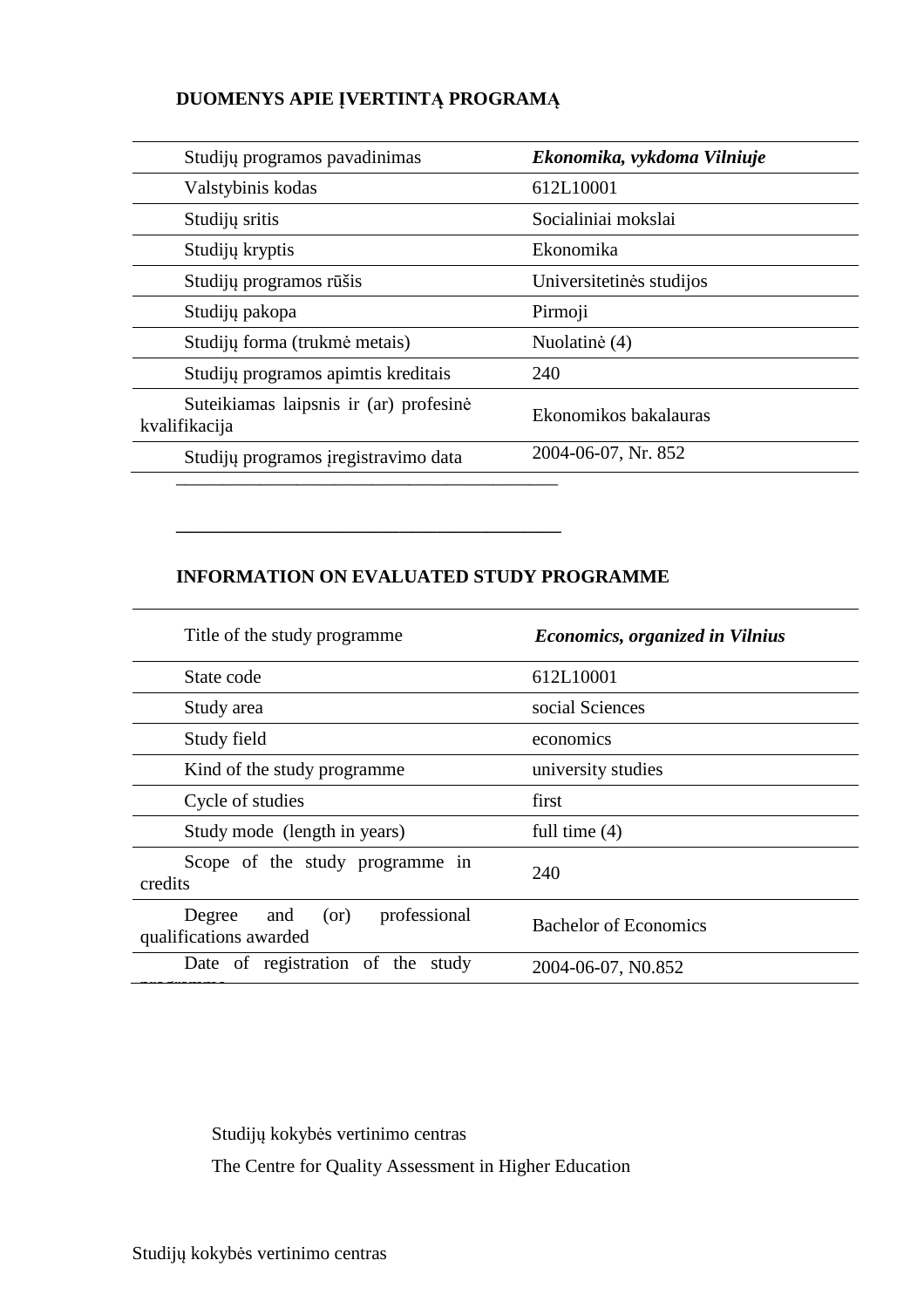## **CONTENTS**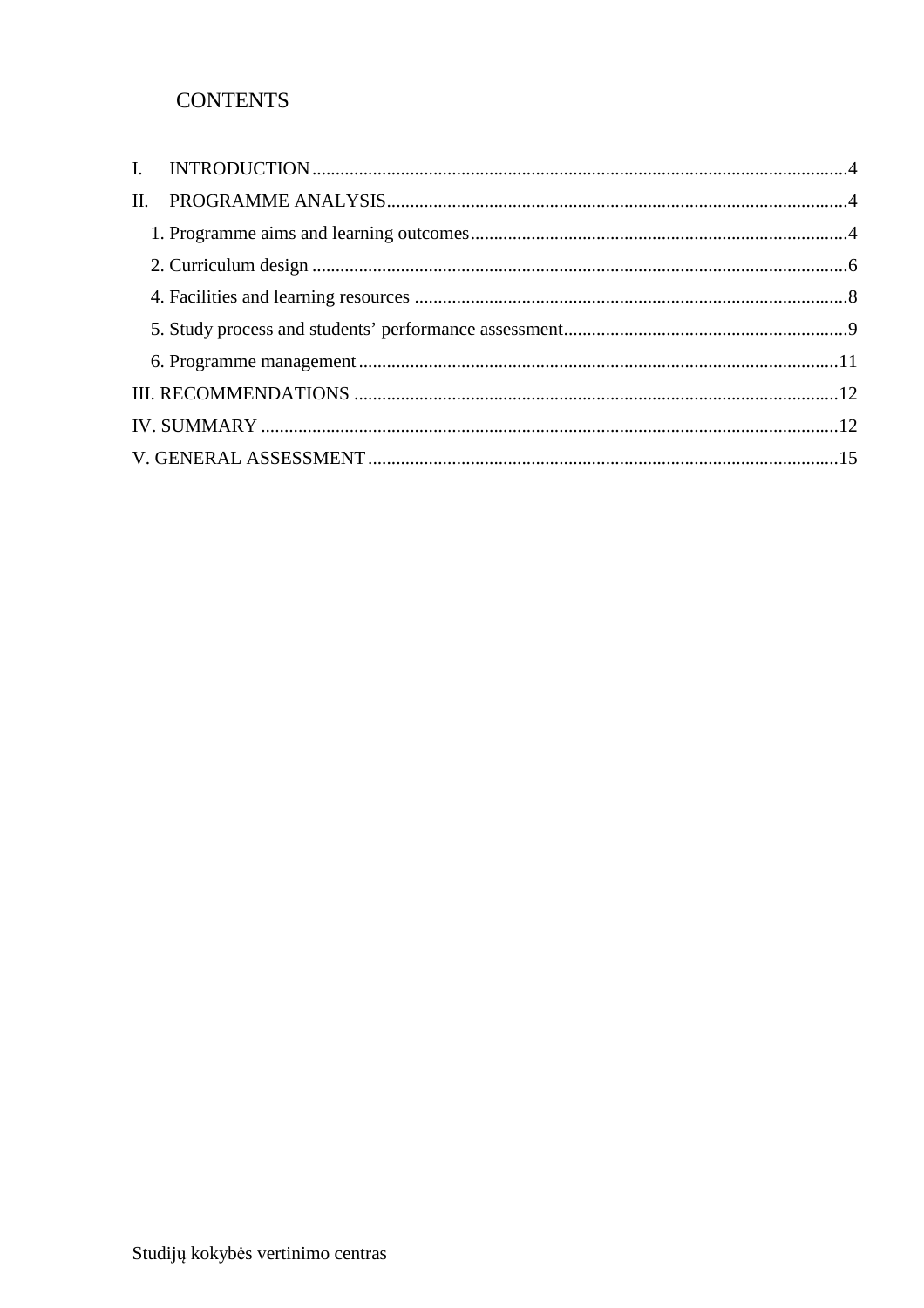#### I. INTRODUCTION

ISM University of Management and Economics was established in 1999 as the first privately owned institution of management education in Lithuania. ISM is an institution of undergraduate, graduate and postgraduate education in Business, Management and Economics. It offers 4 undergraduate programmes with specializations, 2 graduate and 2 postgraduate programmes. Quality and internationality have brought forward as the most important priorities of the University's activities. This aim has been evaluated by International Quality Accreditation (IQA) awarded to ISM in 2006 by the Central and East European Management Development Association (CEEMAN), thus certifying that ISM belongs to universities that offer the most advanced business studies in the region. The current mission statement and activities of ISM University of Management and Economics correspond to the niche of the ISM in the Lithuanian educational market.

ISM University of Management and Economics runs its operations from two campuses: Vilnius, the headquarters of the university, and from Kaunas, the second biggest city in Lithuania. The university is managed as a total entity, having one management organization for both campuses: the Dean of Studies, the Academic vice Dean, the Heads of the Subject Groups, the Quality Centre, Career Centre, International Relations Department, Faculty Dean responsible for staff and others to service the needs of both campuses. Likewise, the programmes delivered in both campuses have the same learning outcomes, aims, structure, study and management, quality assurance processes and staff.

The self-evaluation report (SER) for **Vilnius campus** was prepared by the self-evaluation group constituted by the Rector's order and discussed with internal and external stakeholders. This process was managed by the Quality Director of the ISM University. The SER is well produced within SKVC guidelines. The information is clearly presented and main strengths and weaknesses of the programme are pointed out.

The external evaluation was undertaken by the international team of experts chaired by Prof. Dr. Mieczyslaw Socha (Poland). The team members were Dr. Michael Emery (United Kingdom), Prof. Dr. Maija Šenfelde (Latvia), Prof. Dr. Vytautas Juščius (Lithuania) and Andrius Zalitis (Lithuania). The evaluation is based upon the SER as a first-line source of information, other documents and study materials provided by ISM and a site visit at Vilnius campus on 4 December 2012. During the site visit the expert team had a set of meetings with ISM administration, SER authors, teaching staff, students, alumni and employers. Further discussions and exchange of opinions between team members have added significant contribution to the evaluation report. It analyzes the programme organized in only Vilnius campus and a separate report is produced for Kaunas campus, as requires SKVC guidelines. The expert team would like to express its gratitude to ISM authorities for their cooperation in this evaluation.

#### II. PROGRAMME ANALYSIS

#### *1. Programme aims and learning outcomes*

The Bachelor's Study Programme in Economics has been designed according to the Bologna Process Declaration principles. It reflects the main strategic aims and objectives of the ISM defined in the Statute and the vision and mission of the University as well. According to the SER in general **the aim** of the Economics Programme *is to educate analytically-minded economists, able to predict and manage economic processes in a dynamic and integrated business environment.*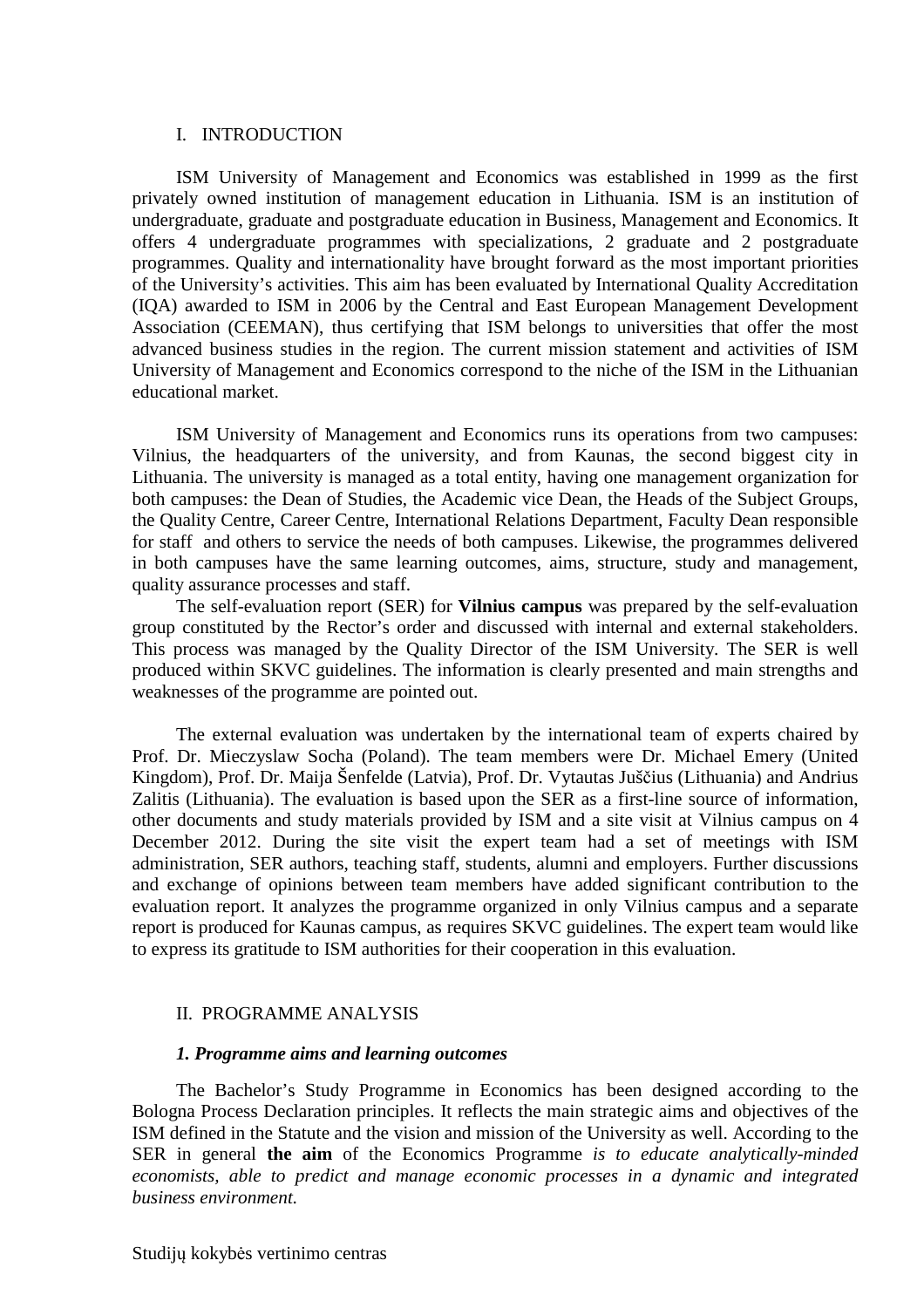The Economics Programme also offers a specialization in Economics and Politics which **aims** to provide a thorough grounding in both Economics and Politics, particularly in their more practical aspects, and bring out their reflexive inter-relationship. The specialization integrates economic analysis with a public choice-based study of strategic actions of economic policymakers. It is attractive to the students who want strong background in economics but at the same time aspire to have a career in politics and government institutions because it is very important to propose economic solutions that are politically viable. This specialization meets the requirements of the labour market and is unique for the Lithuanian higher education. The information about programme, its aims, outcomes and distinctiveness is publicly accessible in the ISM website.

The aim is not too long nor declarative. The aim of the programme is defined very shortly in one sentence, but it shows very clear the main idea of the programme and its specialization to develop specialists with critical and creative thinking who can apply knowledge in a practical use.

To achieve the aim of the programme 6 main objectives of the programme in general and 3 additional specific aims for the specialization in Economics and Politics are defined. Objectives of the programme are set logically and clearly. All main aspects of the programme are covered and reflected. Additional objectives of the specialization display specific differences and extend the abilities of graduates. These objectives embrace using complex data, forecasting, financial management, making financial and investment decisions and working in multicultural environments. Life-long learning also visible. This bachelor programme is four years full-time for 240 ECTS. This gives ample time for students to attain all learning outcomes and graduate successfully. However, many bachelor programmes for economics are just three years in most Western European countries. In today's difficult economic climate where many students pay substantial fees, consideration should be given to ISM offering a shorter programme of at least three years and a half, following current Lithuanian legislation.

Learning outcomes are divided into two groups: special and general. Special learning outcomes represent skills and abilities that students are expected to develop in the area of economics. General learning outcomes, in the meantime, represent fundamental competences, necessary for achieving success in academic and professional endeavours. The experts would like to admit that the provided SER data showing the links between objectives, study outcomes and academic subjects taught in the Programme in Economics is very helpful and demonstrative. It is possible to see and understand how the set aims and objectives are achieved. Learning outcomes are regularly reviewed in the frames of programme's monitoring process. This Economics bachelor programme with its economics and finance in general is not unique, but it should be stressed that the specialization available in economics and politics is quite unique. It has to be noted that students are very satisfied with this specialization, but they expressed their wishes for getting bachelor diploma in both economics and politics.

Demand for Economics programme graduates according to SER is proved by researches of the Lithuanian Labour Exchange. It is one of the biggest in Lithuania and has a tendency to increase. A definitely strong demand exists for economists who combine expertise in economics and finance with analytical tools for receiving problems facing companies, industries and entire economies as well. Despite the reduction in demand in financial centres internationally ISM remains confident that the graduates from this programme are still attractive to employers in both state and private sectors of the Lithuanian economy. In that way the supply of evaluating programme is reasoned. Thus seemingly, the programme continues to respond to public needs and those of the labour markets including demand for the financial specialists. Overall, the programme recruits well; for example, in 2011 134 students enrolled having increased from 101 in 2006. However, there was a significant dip in 2009 when only 115 students enrolled. Thus,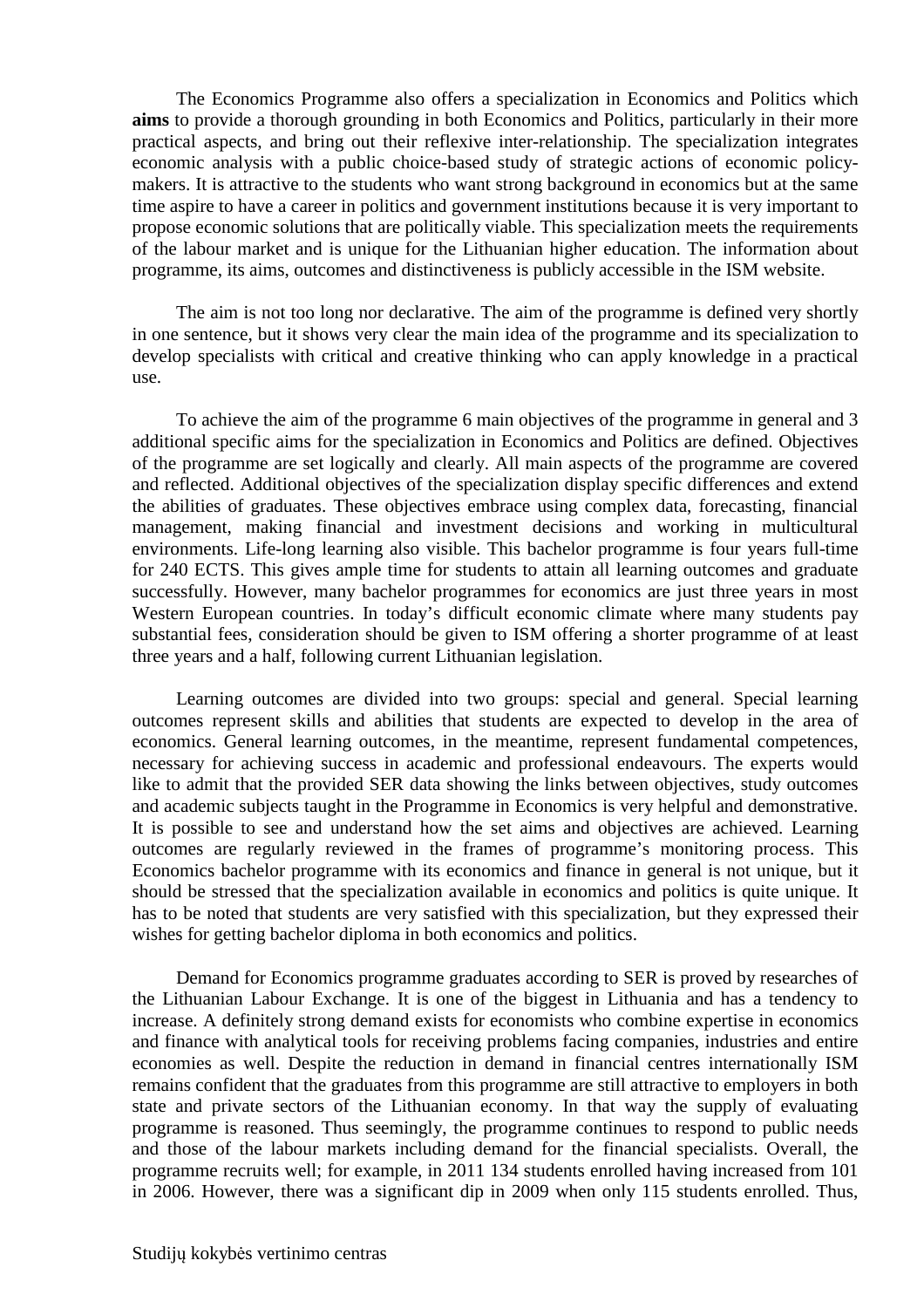ISM needs to monitor student intake carefully in the time of demographic downturn and to provide an appropriate programme in which the aims are achieved, the learning outcomes completed, and graduates find relevant professional work in economics, finance, and political areas.

*In general the programme aims and learning outcomes are consistent with the type and level of studies. The name of the programme, its learning outcomes, content and the qualifications offered are compatible with each other as well. The aims and learning outcomes are clearly defined in ISM documents and are publicly available. Consideration should be given to ISM offering a shorter programme of three and a half year. It would be useful to review the degree awarded to graduates from specialization in "Economics and Politics" in order to reflect acquired education in politics as well.* 

#### *2. Curriculum design*

The curriculum design meets legal requirements and regulations. According to the SER, the programme complies with the national legal acts and the regulations for the undergraduate study programmes. The curriculum of the programme consists of three core segments: general education subjects, study field and special training subjects including internship and other fields study subjects. The total volume of the study programme is 240 ECTS credits. The programme complies with the Bologna process in the way of shifting from national credits to the European Credit Transfer System (ECTS). Economics Programme is a full-time programme, its duration is 4 years. Students have 16-20 contact hours per week and accumulate 30 ECTS per semester. The study subjects of general university education consist of 15 ECTS, study subjects of the field of studies – 165 ECTS, special training subjects - 60 ECTS. Internship consists of 18 ECTS and the final project has 12 obligatory ECTS credits. Number of course units per semester (5 or once 6) fully corresponds to legal requirements (max 7). The curriculum is well prepared and documented. More than 50 percent of study field subjects are taught by scientists.

The evaluated programme has some unique aspects with its Economics and Politics specialization being taught in English, its wide range of international links, the option for students to obtain double degrees and with its finance/mathematics focus. The scope of the programme is sufficient to ensure learning outcomes. By the designing the curriculum of the Programme in Economics the principles of balance between theory and practice were followed taking into account requirements for study programmes in Lithuania. At the beginning of the studies more attention is paid at acquiring basic knowledge, in the next study years – at specialization acquiring professional skills. At the end of the studies the knowledge and skills are enhanced in the professional internship outside university and are approved through working out and defending the bachelor thesis. The content and methods of the subjects are appropriate for the achievement of the intended learning outcomes. There is a good balance between lectures, practical work and self-studies. The principles of subject vertical integration and subject interrelationship have been taking into account during the development of the programme. So it is absolutely logical, study subjects are spread evenly and their themes are not repetitive. The university provides the opportunity to study a range of modern languages as well.

The programme is rather flexible also because of the possibility to choose elective courses. Elective subjects are provided every semester. These subjects are divided into two groups – for first semesters and later ones. The specialization is taken into account as well. Students specializing in Economics and Politics may also choose electives from various subfields of politics. These possibilities enhance the quality of educational process and broaden the students' scope.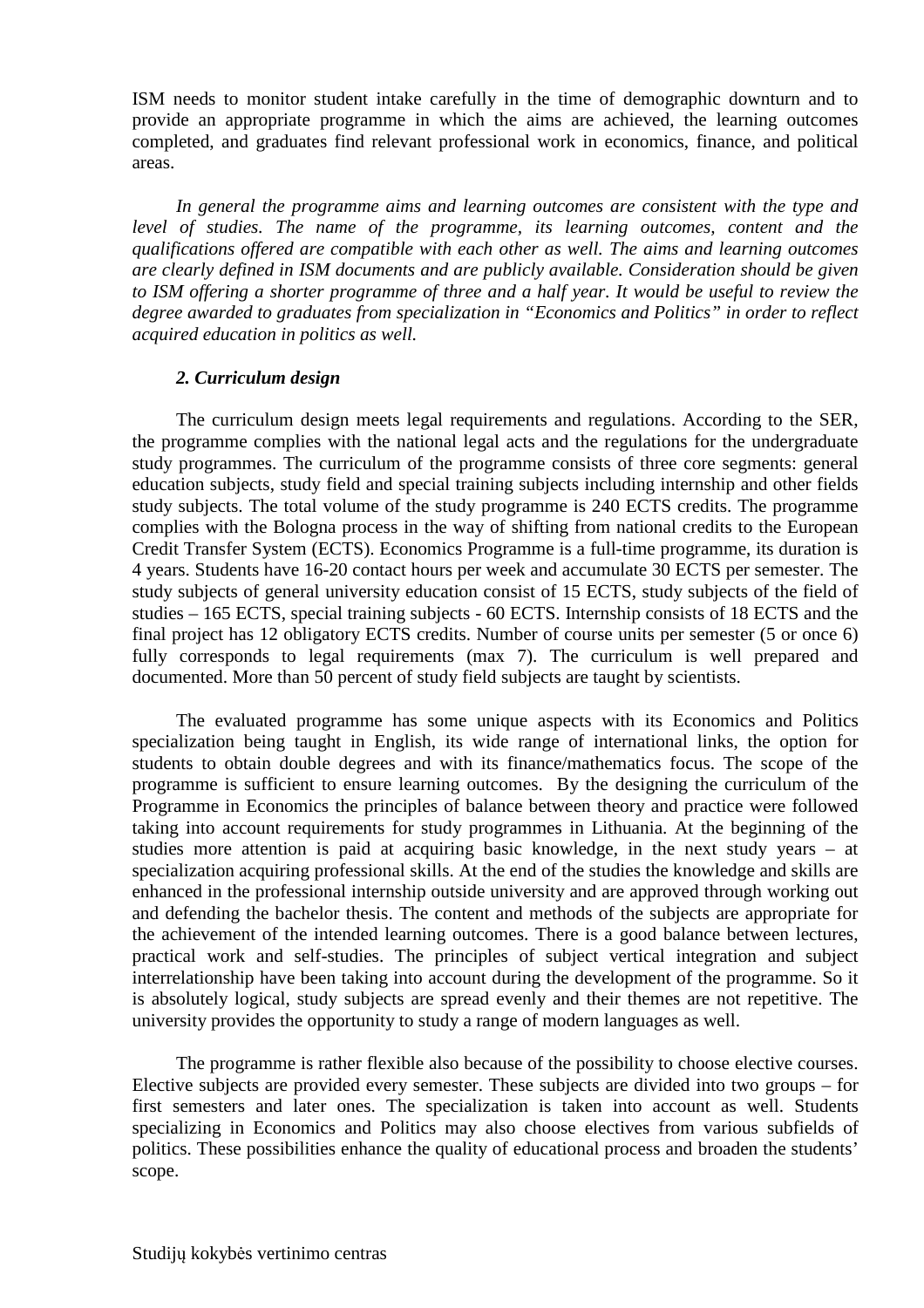Students are very satisfied with the programme's content and its realization, but wider basket with elective courses and summer internships are expected. It has to be noticed that during our site visit students expressed their wishes to have more possibilities to write longer essays than only short notes for team works and to learn more about teaching methods.

The quality of compulsory and elective courses' syllabuses included in the SER is very good. The aims, learning outcomes and methods, assessment and the role of the subject in reaching learning outcomes of the programme in general are absolutely clear. Lists of recommended literature in syllabuses contents outdated sources, the teachers uses books being published in last years also. The content of the subjects is consistent with the type and level of the studies.

*In sum, Economics programme follows relevant Lithuanian regulations and has an awareness of international requirements such as the essential Bologna Declaration of 1999 and its ensuing amendments. Programme's content is sufficient to achieve intended learning outcomes; the principles of balance between theory and practice, subject vertical integration and subject interrelationship have been taking into account. Interactive teaching methods have been used to a large extent. As mentioned above, this programme has some unique aspects as well. Praiseworthy is a quality of compulsory and elective courses' syllabuses. The content of the subjects is consistent with the type and level of the studies. Lists of recommended literature are acceptable also. The one aspect, noted already, is that students enrolling for a bachelor economics programme may be somewhat disappointed to find that the programme equips them more for jobs in finance rather than in more general spheres. The expert team recommends that this dominant feature is brought to their attention prior to enrolment. It should be recommended to pay more attention to the development of the students' research writing skills.* 

#### *3. Teaching staff*

Economics programme in Vilnius campus engages a total of 56 academic staff, 67% of which is full-time. The structure of the teaching staff is quite adequate and the proportion of fulltime lecturers is rather sufficient. It means that there is a stable core staff which is able to deliver more than half of all teaching workload and at the same time University involves visiting teachers because of the international nature of the study process. 71% of the programme staff holds degrees, 6 professors and 34 assoc. professors (including 12 visiting professors) have been working in the Economics programme. 5 teachers are PhD students so the process of the development and improving the staff's scientific level is going on. The quality of the staff completely corresponds to the General Requirements for the First Cycle Study Programmes requiring at least half of lecturing staff should hold academic degrees.

It is important to notice that ISM University has a policy in place concerning what kind of staff in terms of their competence and quantity should be recruited for studies. Accordingly the SER these policies are aligned with the requirements of Lithuanian law, regulating higher education. ISM employs both full-time and part-time lecturers. Such approach enables to enhance the quality of the study process because of involving teachers with different experience. Full-time lecturers usually hold highest academic qualifications, as well as have relevant practical experience. The part-time lecturers are comparatively young professionals with highest qualifications. They are able to develop relevant practical skills and transfer most up-to-date information to the students and interpret it within the scope of their subject.

The internationalisation of the study process is one of the ISM priorities and the visiting professors are invited for delivering courses that demands the international outlook and experience. The university carries out the serious approach regarding the recruitment of visiting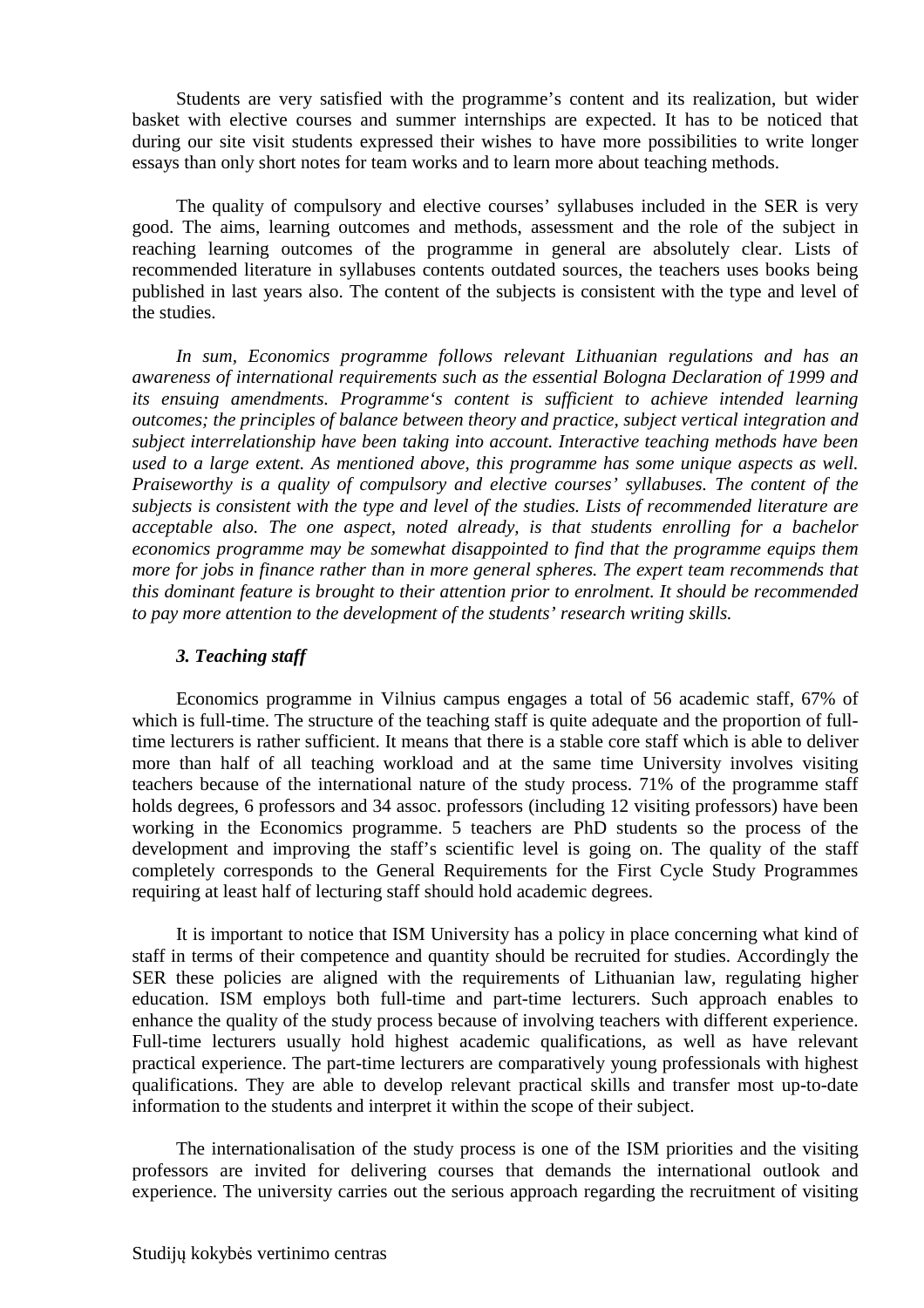staff. As a result the study courses of visiting teachers become an integrated part of the study programme. The current turnover of the teaching staff asures an adequate provision of Economics programme.

High percentage of the teaching staff holds academic achievements in disciplines related to management, finance, humanities and social sciences, but there is a relatively low number of teachers with achievements related to sub disciplines underlying education of economists i.e. microeconomics, macroeconomics, economic policy, international economics, monetary policy, institutional policy, labour economics etc. This has a blurring effect on identity of the degree course.

The University creates conditions for the professional development of the teaching staff necessary for the provision of the programme. The need for faculty competence development is determined by overall ISM strategy and is incorporated into the annual competence development plan. Each employee has been given a budget of 3.5 thousand litas to finance their needs in that respect. Winter and Summer Teaching Academy is organized for ISM faculty also. In generally both core and visiting staff are covered by this competence development programme.

ISM academic staff demonstrates a rather high mobility. Exchange programmes with foreign universities are proactively developed. On average, 6 employees per semester go abroad. CVs review shows that some staff has didactic experience obtained at foreign universities. Although participation in international conferences and seminars aimed to present scientific achievement could be more active.

Students and social partners evaluated the teaching staff as very well qualified, young and vibrant. There are very good relations between teachers and students. It was pleasant to feel that there is a nice and creative atmosphere in the university. Teachers pointed out that the administration and also facilities force them to work better. Students are very demanding and this is a strong motivation for the staff to be well prepared. We were pleased to here from one person representing the staff that "*the school inspires you to work*".

*Arriving at conclusions, the teaching staff meets formal requirements, the number of university teachers and their qualifications are adequate to achieve intended learning outcomes and fulfil the programme. The university creates opportunities to develop pedagogic and research skills for its scientific and didactic staff. Praiseworthy are staff exchange programmes and collaboration with foreign universities, though scientific activities could me more substantial. The expert team would point towards insufficient number of experts representing core economics-related sub disciplines and conducting relevant scientific research. The staff has its share in developing disciplines related to economics, however, not particularly impressive.* 

#### *4. Facilities and learning resources*

The premises for the implementation of the programme are adequate both in their size and quality. Vilnius campus is located in 3 building for academic activities. Three biggest auditoriums for 150-200 students can be transformed into one with 500 seats that makes possible to use them for different aims. Such flexibility is very useful for study process. Auditorium for 150 students, six auditoriums up to 85, two up to 55 and six for 20-30 students are available also. There are a lot of individual/group workplaces as well – up to 54 in corridors, up to 34 in the library, 18 of them are computerized. All these premises ensure enough space for students' academic and social activities. Auditoriums are modern and well-equipped. Campus is covered by WiFi. It should be said that teaching and learning environment is very good. There are 3 computers classes for 30 working places, a modern printing system. Learning materials are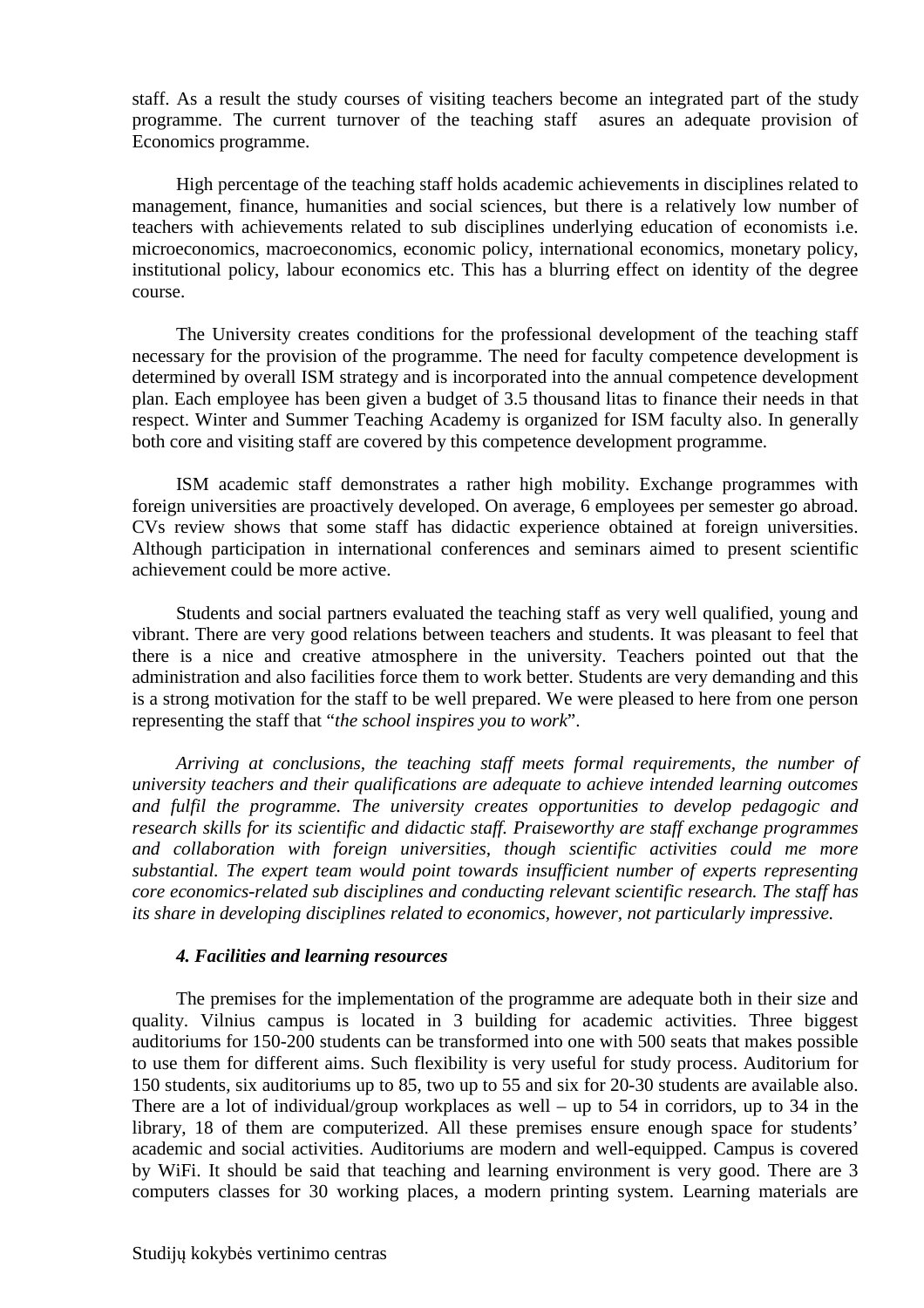distributed through learning management system Moodle. In spite of such attainment the ISM University has signed a contract for 3 years with the Central Project Management Agency for the upgrading of infrastructure. This project will be co-financed from the EU funds. The installation of particularly modern equipment including lecture-recording and distance-learning classrooms is planned. So there is a great possibility that university's infrastructure would be outstanding after implementation of this project.

The University's library plays a central role in providing students with necessary information sources. According to SER the ISM library seeks to become a leading source of management and economics information in the country. The current stock of the library contains about 5000 titles and 18000 copies. The library subscribes to publications in different formats: textbooks, books, periodical publications, databases – so teaching materials for students are adequate and accessible as well. The stock of the library is growing continuously. One set of textbooks in the main semester subjects is shared by two students. All items of the library are accessible through its webpage. Due to financial support from the Structural Funds the library has widely expanded the choice of electronic sources (EBSCO, Emerald, Sage, Taylor& Francis, Passport GMID etc.).

The library is open for external users also and contributes to the dissemination of latest research through the electronic database of final papers defended at the ISM University.

*The study process is supported by good infrastructure (auditoriums, library, and info system). Material resources being offered for the study process are suitable for providing the Economics programme. The premises are adequate both in their size and quality. Premises are in very good condition and well- equipped. Learning management system Moodle is available and teaching materials are spread through it. Library's current stock is sufficient; it provides a wide access to sources through electronic data bases and catalogues. Textbooks are available for students also. Students and teachers expressed high level of satisfaction with the facilities during our site visit.* 

#### *5. Study process and students' performance assessment*

The regulations for joint admission have been taken into account and the admission requirements are adequate to Economics programme in generally. The main criterion is composed competition grade and the chosen competition subjects are absolutely logically for ISM. The equivalency between Lithuanian general education subjects and those completed abroad are established for the international applicants. It should be noted that the quality of candidates to ISM is higher than average in the country..

The academic and administrative support is providing systematically for students during their study time. First of all they are introduced to academic support services in the very beginning of studies. During the orientation week students received detailed information about the programme's goals, the study process organization, teaching methods, assessment criteria etc. Especially attention is paid to international students to help them to deal both with academic and everyday issues. At the beginning of each semester lecturers introduces to the students the main information about study courses: aims and objectives, the learning outcomes, assessment and attendance requirements. An individual approach towards students needs is encouraged also and students can visit administrative staff if they feel it necessary.

The teaching style within the programme is interactive and motivates students to study. They are actively engaged into learning process. In that way the motivation to study is enhanced. ISM teachers design lectures and discussions that require students to go beyond procedural knowledge and comprehension skills to critical thinking skills of synthesis and evaluation. The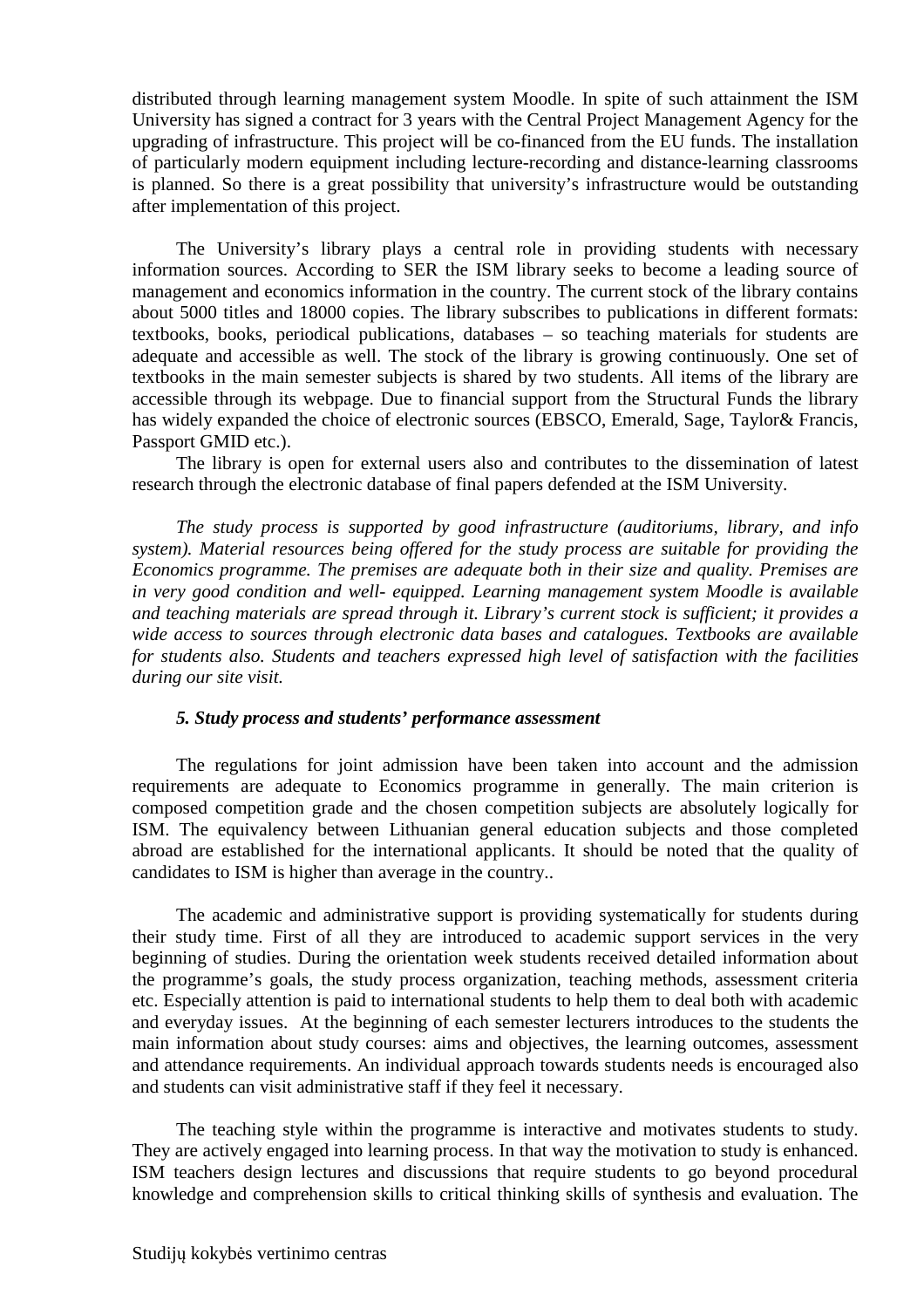case study method incorporation in the curriculum of most subjects and usage of the market simulation teaching method are commendable also. Students were very satisfied with such approach and told us about their own experience. However they would have more information and assistance on academic writing.

The assessment system of students' performance is clear, adequate and publicly available. ISM adheres to some main principles of assessment: a combination of continuous and cumulative assessment to derive course final mark; criterion-referenced assessment rather than norm-referenced; diversity of tasks appropriate to the assessment of learning outcomes and the greatest opportunity for students to demonstrate their achievements; effective communication concerning the assessment organization and process. Some exam papers and thesis were reviewed by experts and compliance with study level was stated. Almost full range of grades was given to students' papers, exam papers and thesis. It presents evidence of objective and serious assessment of students' achievement.

According to the SER students gain experience in scientific research by completing various class assignments and presentations that require collection and analysis of theoretical and practical materials. It has been a tradition that students participate every year in the International Case Competition. The expert team was concerned because it could not see information about the students' participation in scientific conferences in Lithuania or abroad. The site visit approved that ISM students are really very much business oriented rather not very much interested in analytical and research skills.

The mobility of students is organized very good and successful. Students have two main options for their mobility: exchange within Erasmus programme or exchange on the basis of bilateral agreements. The level of ISM international cooperation and collaboration is very high. During last six years the number of partners has grown from 15 in Europe till 42 countries around the globe. It is important to mention that much attention is paid to the selection of potential partners and University carefully assesses them. Economics programme students can earn a double diploma from three partner universities as well and the network of partnership for double diploma is planned to be expanded.

As it was mentioned before ISM University ensures an absolutely adequate level of academic support. It launched an ISM Excellent 100 Partnership Programme which is based on financing the tuition fee. Students admitted before this programme was launched can receive 25- 75% discounts on tuition fees.

Professional activities of the majority of graduates meet the programme providers' expectations. Alumni network website was launched for creation of internal database of alumni contacts and their career information. The career survey shows that 86% of them are employed or self-employed, 11% continues studying and 3% are unemployed. All employed graduates work according to their speciality. Regarding Economics programme alumni all respondents have found jobs in positions that correspond with the expectations for graduates of the programme and the majority of them hold managers and specialists positions. Employers evaluated graduates from ISM University as more initiative, enthusiastic and creative, and their career is also much faster.

*In sum, the admission requirements are well-founded and the recruitment system is clear. The study process management could be evaluated as successful. The teaching style is interactive and motivates studying instead teaching. Praiseworthy is the case study method incorporation in the curriculum of most subjects and usage of market simulation teaching method. The assessment system of students' performance is clear, adequate and publicly*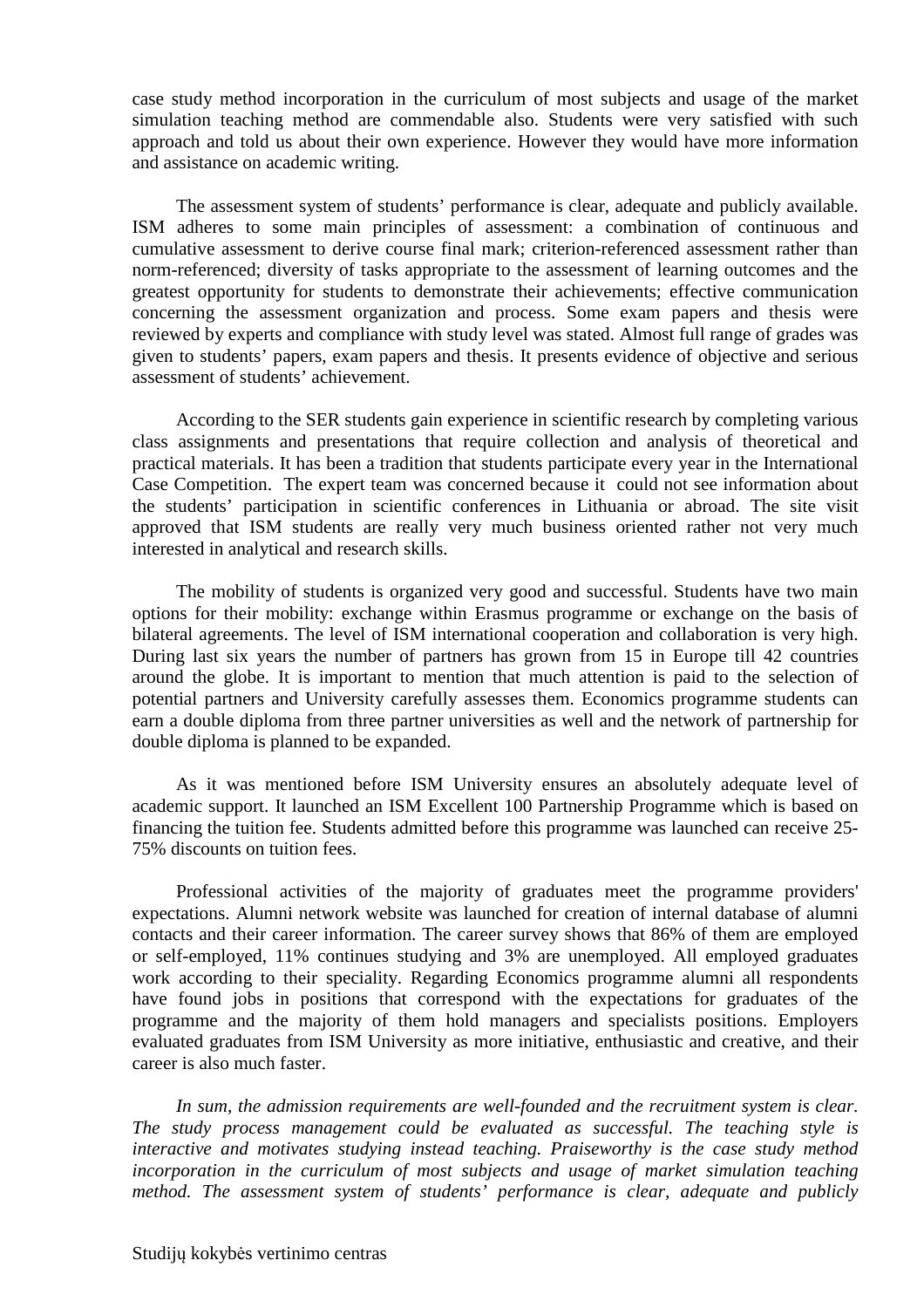*available. The mobility of students is organized very good and successful. The academic and administrative support is providing for students systematically and University tries to provide the financial support of the best students as well. Professional activities of the majority of graduates meet the programme providers' expectations. the expert team was concerned because of not seing information about the students' participation in scientific conferences in Lithuania or abroad. Students' involvement into research activities and participation in scientific conferences should be better. Students would have more information and assistance on academic writing as well*.

#### *6. Programme management*

It should be noticed that there is a strong and well structured system of internal quality assurance and study programmes monitoring in ISM University specified by Quality Manual. The management of the programme is undertaken professionally and responsively according to the needs of the programme's aims and learning outcomes as they are currently defined. Responsibilities for decisions and monitoring of the implementation of the programme are clearly allocated. The Rector, the Head of Quality Centre, the Head of the International Department, the Deans, the Heads of the Subject Groups, the Programme Committee and the Office of Student Association have their own spheres of responsibility and have been involved in the process of quality assurance. The programme management at ISM consists of the Programme authorization, discontinuation and periodic programme monitoring procedures.

The process of drafting detailed programme requires prior internal authorisation from the Programme Committee. Sitting on it are heads of the course modules, representatives of teachers, students and employers. In the process of programme evaluation also taken into account is opinion of the ISM business council. Subsequently appointed is the programme development committee responsible for designing intended learning outcomes and curriculum. Complete project requires formal approval from Science and Study Council. Having been given positive marks, it then is submitted to review by Rector, Board. The final decision is made by the Senate. Once it approves a programme, it is evaluated by ISM Quality Centre in terms of compliance with legislation and referred to SKVC for external accreditation.

The Programme Committee participates in monitoring the programme and is responsible for reviewing learning outcomes and curriculum. The Office of Students Association surveys students regularly on their satisfaction with the programme. Opinions of external examiners are also taken into account. At the end of each semester, The Programme Committee assesses adequacy of the programme and teaching as well as learning process from viewpoint of achieving intended learning outcomes. Heads of the Subject Groups analyse results obtained by students. Quality of classes and programme, factoring in opinions of students and lecturers is assessed each term by the Quality Centre. Career Centre, launches each year an investigation into how employers are content with performance of ISM graduates, and follows their career paths. They also review employers' opinions about students involved in professional practice schemes at their companies. Each year, Programme Committee assesses the adequacy of programme from standpoint of advancing science and business practices.

The expert team was very pleased to hear from teachers that Quality issue is a daily topic of their informal talks. It means that high quality is the main priority of the ISM University.

*In short, ISM University has built comprehensive programme management and quality assurance system. The programme is - also in short-term time horizon - monitored and its findings give grounds for implementing changes. Information and data on the implementation of the programme are regularly collected and analysed. Students' feedback is taken into account*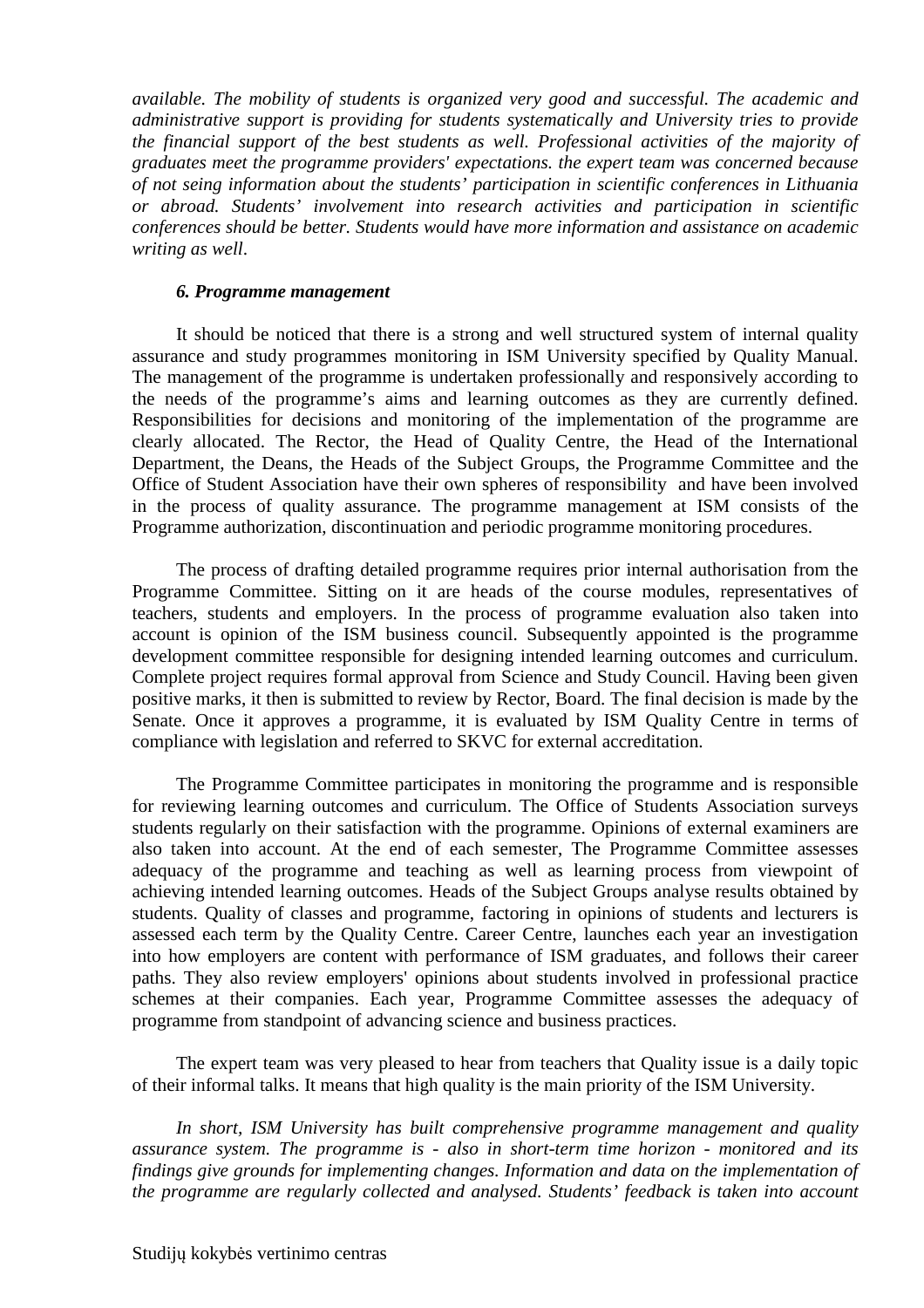*and plays an important role in the programme's improvement and development. The programme monitoring is done both on the institutional and programme levels. The outcomes of internal and external evaluations of the programme are used for the improvement of the programme. To conclude, Economics Programme management is adequate to ensure learning outcomes and provide programme realization process.* 

#### III. RECOMMENDATIONS

3.1. It would be useful to review the degree awarded to graduates from specialization in "Economics and Politics" in order to reflect acquired education in politics as well.

3.2. Recommendation should be given to think about the offering a shorter programme of three years and a half in accordance to today's difficult economic climate where many students pay substantial fees.

3.3. Expert team advices to bring to students'attention prior to enrolment that the programme equips them more for jobs in finance rather than in more general spheres.

3.4. Increasing of the number of lecturers representing core economics-related sub disciplines would be useful for the improvement of studying process.

3.5. The scientific research of academic staff should be intensified and it is necessary to involve students in scientific research and participation in students' scientific conferences as well. It would be possible due to creative and interactive nature of study process in the University.

#### IV. SUMMARY

**Programme aims and learning outcomes.** The programme reflects the main strategic aims of the University and complies with all legal requirements for first cycle studies. Its aims, objectives and intended learning outcomes are well defined and publicly available. The new specialization in Economics and Politics is offered. This specialization meets the requirements of the labour market and is unique for the Lithuanian higher education. Demand for graduates is high due to prestige of the University and the programme responds to public needs. Programme has its particular niche in the system of higher education. Duration of studies could be discussed for attracting more students.

**Curriculum design.** The structure of the programme meets all legal requirements and regulations. Curriculum is well designed with clear formulated aims and appropriate learning outcomes. The evaluated programme has some unique aspects with its specialization, the wide range of international links, the option for students to obtain double degrees and with its finance/mathematics focus. Sufficiently balanced combination of theoretical and practical skills development and using of interactive teaching methods to a large extent should be noted. Programme has international nature. Most of subjects are taught in English, Economics and Politics specialization is instructed entirely in English. The content of the subjects is consistent with the type of the studies. The quality of courses' syllabuses is very high. It is recommended to pay more attention to the development of the students' academic writing skills.

**Teaching staff.** The teaching staff is qualified and experienced with appropriate number of professors and associated professors. The involvement of visiting professors from universities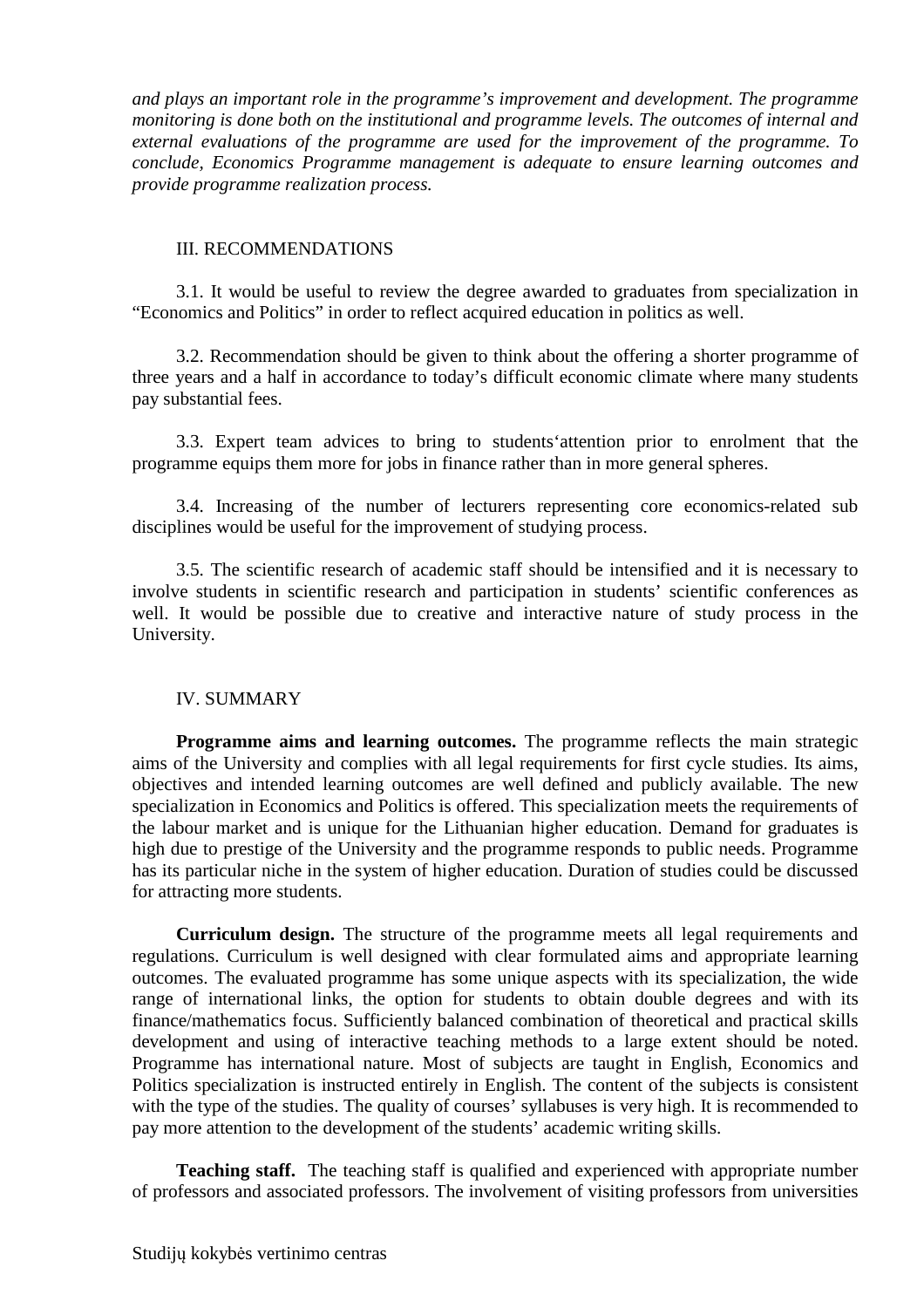across the world and professionals with highest qualifications is rather considerable. Teaching staff seems young and enthusiastic. It was confirmed by students and social partners as well. The university creates opportunities to develop didactic and research skills for its staff. Praiseworthy are staff exchange programmes and collaboration with foreign universities. Teachers pointed out that the administration and also facilities force them to work better. Students are very demanding and this is a strong motivation for the staff to be well prepared. At the same time a relatively low number of teachers have achievements related to basic disciplines underlying education of economists, and research activity of academic staff should be intensified.

**Facilities and learning resources.** Material resources and infrastructure for providing the study process in Vilnius campus should be evaluated as very good. The modern and wellequipped premises for the implementation of the programme are adequate both in their size and quality. There is enough space for students' academic and social activities as well. The teaching staff and students were very satisfied with learning environment. The learning management system Moodle helps to put to use modern teaching methods. Library provides a wide access to sources through electronic data bases and catalogues. Textbooks are available for students also. Moreover the University has far-reaching real plans for the further upgrading of its infrastructure. Teachers stressed that attractive environment and excellent facilities motivate them to work.

**Study process and students' performance assessment.** The University has implemented the well-organised and successful study process management system. The admission procedure is correct and clear, requirements are reasonable. Both the administration and teaching staff mentioned that the quality of candidates to ISM is higher than average in the country. The academic and administrative support is providing systematically for students during their study time. Students are very satisfied with interactive teaching style within the programme that motivates to study. The assessment system of students' performance and learning results is transparent, adequate and publicly available. The level of ISM international cooperation and collaboration is praiseworthy and the mobility of students is organized very good and successful. The number of outgoing students is rather high. Students have also option to attain double diploma with the international partner universities. At the same time students involvement into research activities and participation in scientific conferences is not sufficient. ISM students are really very much business oriented rather not very much interested in analytical and research skills.

**Programme management.** The university has built comprehensive programme management and quality assurance system. The management of the programme is undertaken according to the needs of the programme's aims and learning outcomes as they are currently defined. Internal and external stakeholders' feedback is taken into account and plays an important role in the programme's improvement and development. The programme is - also in short-term time horizon - monitored and its findings give grounds for implementing changes. The long-term objective of the quality management system is not clear yet.

The programme is sustainable and definitely addresses the needs of the Lithuania's labour market. The expert team's conclusion is based on the high quality of teaching staff and professionalism of programme leaders; the well-designed curriculum and courses syllabuses; the international nature of the programme and academic mobility; very good study environment and facilities; appropriate programme management and quality assurance system. It was seen from meetings during the site visit that all external and internal stakeholders are satisfied with quality of the programme. Employers express an opinion that programme is necessary for Lithuania, graduates from the programme easily find jobs, they are competitive and stand out on the labour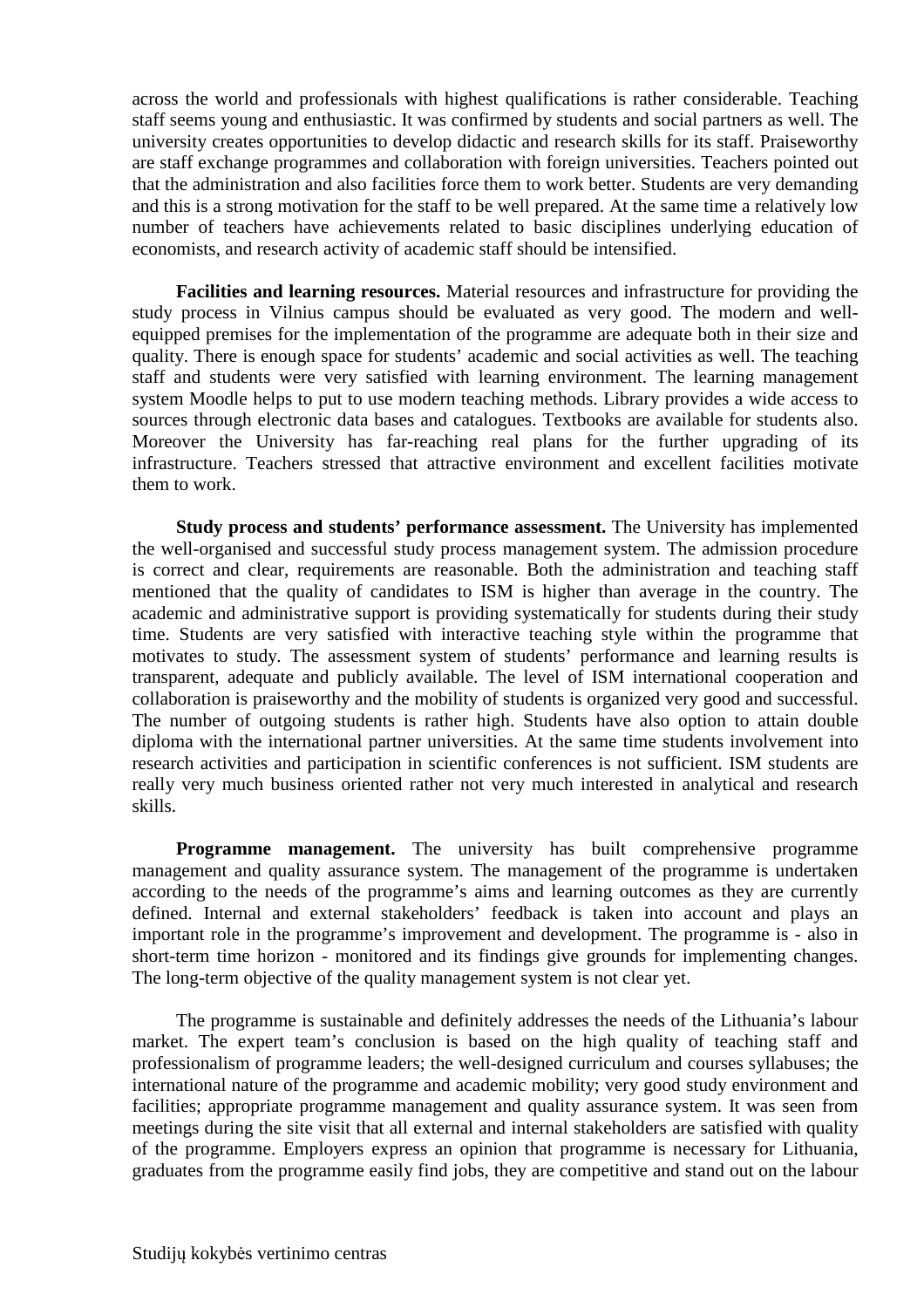market. We are confident that ISM University has all prerequisites to develop the programme in future.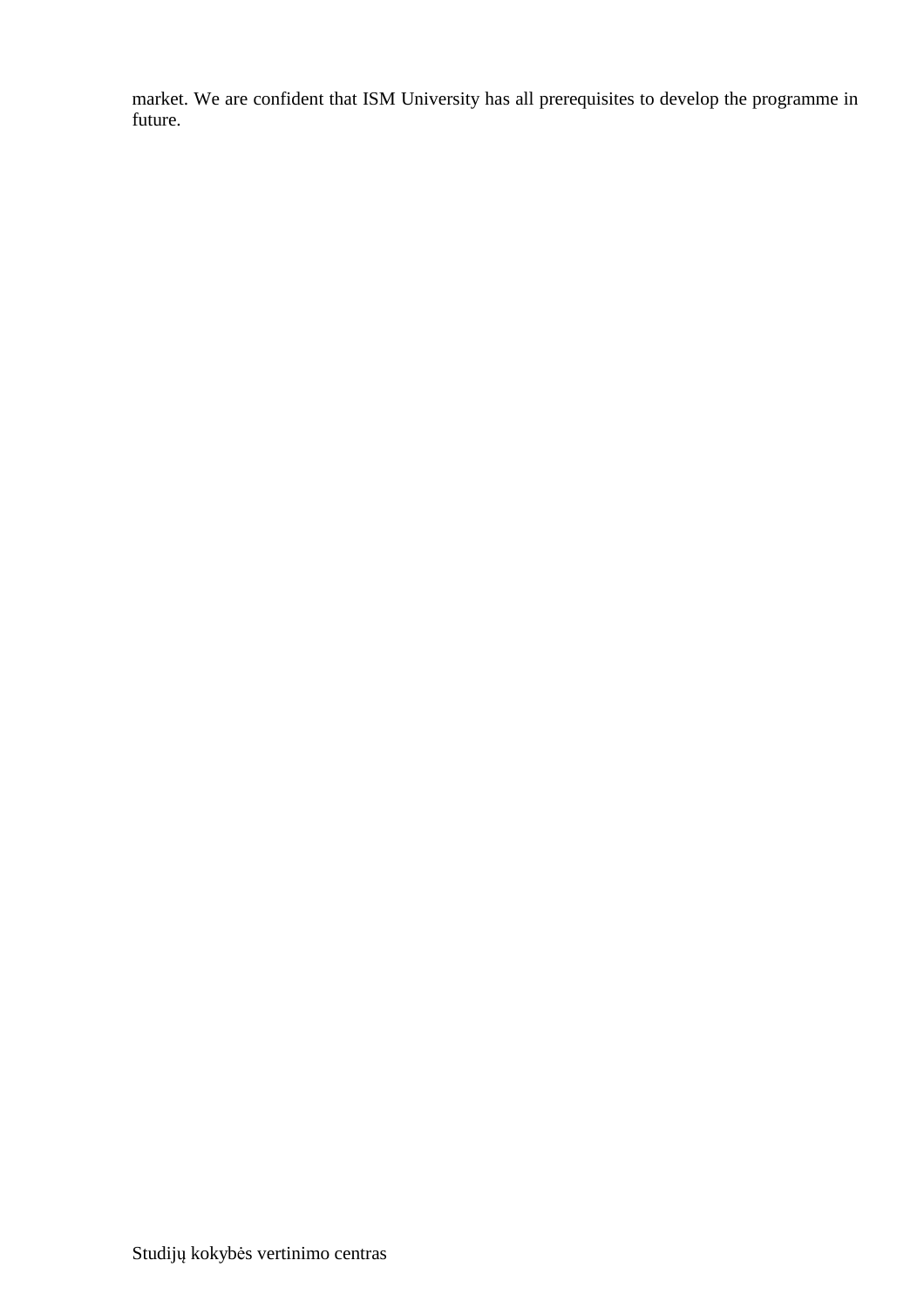#### V. GENERAL ASSESSMENT

The study programme *Economics,* organized in Vilnius (state code – 612L10001) of ISM University of Management and Economics is given **positive** evaluation.

| No. | <b>Evaluation Area</b>                             | <b>Evaluation Area</b><br>in Points* |
|-----|----------------------------------------------------|--------------------------------------|
|     | Programme aims and learning outcomes               |                                      |
|     | Curriculum design                                  |                                      |
| 3.  | Teaching staff                                     |                                      |
| 4.  | Facilities and learning resources                  |                                      |
|     | Study process and students' performance assessment |                                      |
| 6.  | Programme management                               |                                      |
|     | <b>Total:</b>                                      |                                      |

|  | Study programme assessment in points by evaluation areas. |
|--|-----------------------------------------------------------|
|  |                                                           |

\*1 (unsatisfactory) - there are essential shortcomings that must be eliminated;

2 (satisfactory) - meets the established minimum requirements, needs improvement;

3 (good) - the field develops systematically, has distinctive features;

4 (very good) - the field is exceptionally good.

Grupės vadovas:

Team leader: Prof. dr. Mieczyslaw Socha

Grupės nariai:

Team members: Dr. Michael Emery

 Prof. dr. Maija Šenfelde Prof. dr. Vytautas Juščius Andrius Zalitis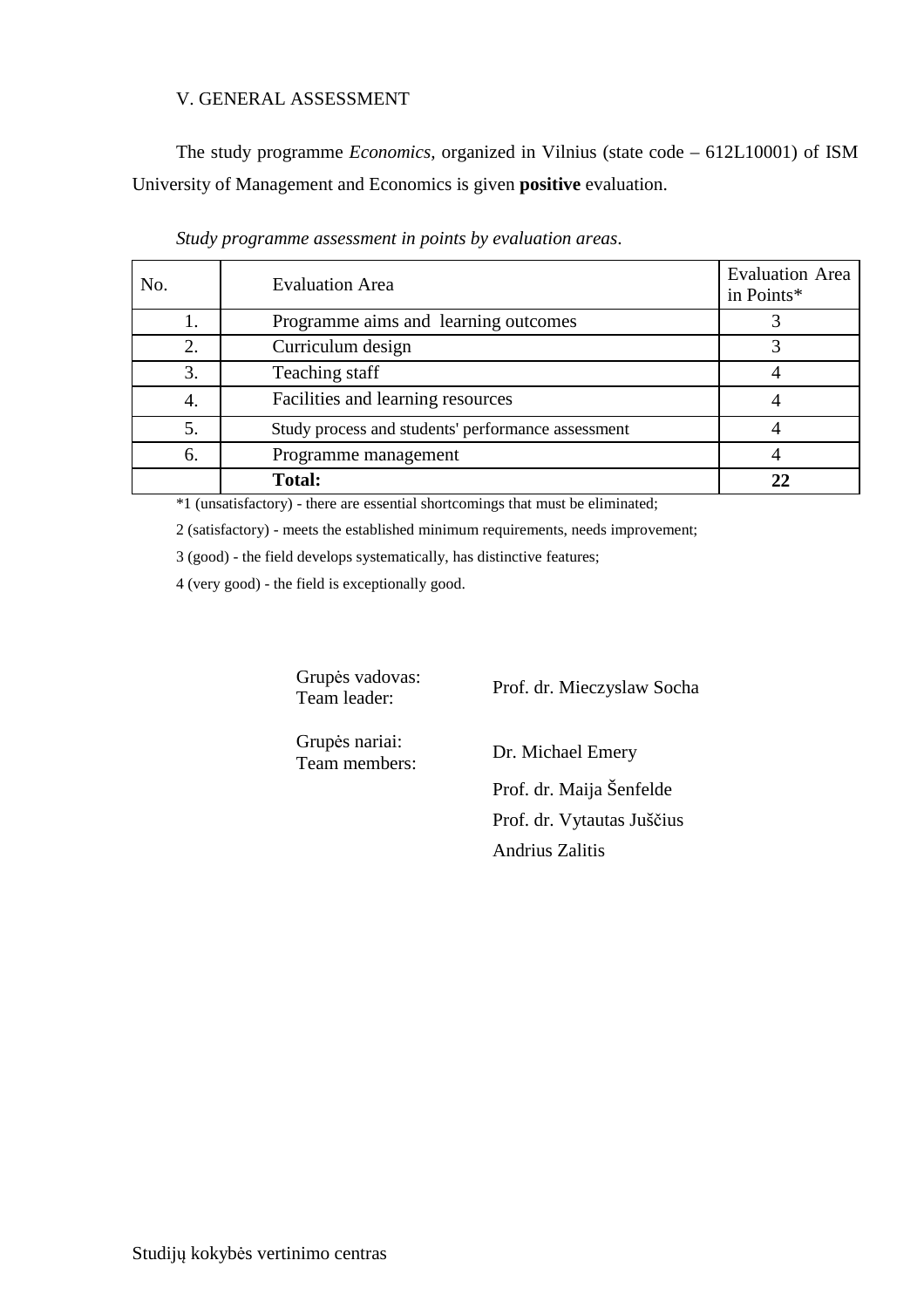### **ISM VADYBOS IR EKONOMIKOS UNIVERSITETO PIRMOSIOS PAKOPOS STUDIJŲ PROGRAMOS** *EKONOMIKA,* **VYKDOMOS VILNIUJE****(VALSTYBINIS KODAS – 612L10001) 2013-02-06 EKSPERTINIO VERTINIMO IŠVADŲ NR. SV4-42 IŠRAŠAS**

**<...>** 

#### V. APIBENDRINAMASIS ĮVERTINIMAS

ISM vadybos ir ekonomikos universiteto studijų programa *Ekonomika,* vykdoma Vilniuje (valstybinis kodas – 612L10001) vertinama **teigiamai.**

| Eil.<br>Nr. | Vertinimo sritis                                 | <b>Srities</b><br>jvertinimas,<br>balais* |
|-------------|--------------------------------------------------|-------------------------------------------|
| 1.          | Programos tikslai ir numatomi studijų rezultatai |                                           |
| 2.          | Programos sandara                                |                                           |
| 3.          | Personalas                                       |                                           |
| 4.          | Materialieji ištekliai                           |                                           |
| 5.          | Studijų eiga ir jos vertinimas                   | 4                                         |
| 6.          | Programos vadyba                                 | 4                                         |
|             | Iš viso:                                         | າາ                                        |

\* 1 - Nepatenkinamai (yra esminių trūkumų, kuriuos būtina pašalinti)

2 - Patenkinamai (tenkina minimalius reikalavimus, reikia tobulinti)

3 - Gerai (sistemiškai plėtojama sritis, turi savitų bruožų)

4 - Labai gerai (sritis yra išskirtinė)

**<...>** 

#### **IV. SANTRAUKA**

**1. Programos tikslai ir numatomi studijų rezultatai.** Programa atspindi pagrindinius universiteto strateginius tikslus ir atitinka visus teisės aktuose nustatytus reikalavimus pirmos pakopos studijoms. Jos tikslai, uždaviniai ir numatomi studijų rezultatai aiškiai apibrėžti ir viešai skelbiami. Siūloma nauja ekonomikos ir politikos specializacija. Ši specializacija atitinka darbo rinkos poreikius ir yra unikali Lietuvos aukštojo mokslo sistemoje. Absolventų paklausa didelė dėl aukšto Universiteto prestižo ir dėl to, kad programa atitinka visuomenės poreikius. Programa užima konkrečią nišą aukštojo mokslo sistemoje. Siekiant patraukti daugiau studentų, būtų galima apsvarstyti studijų trukmės klausimą.

**2. Programos sandara.** Programos sandara atitinka visus teisės aktuose nustatytus reikalavimus. Mokymo programa parengta gerai, aiškiai suformuluoti programos tikslai ir numatyti tinkami studijų rezultatai. Kai kurie įvertintos programos aspektai specifiniai, turint omenyje plačius tarptautinius ryšius, galimybę studentams įgyti dvigubą laipsnį ir dėmesį finansams / matematikai. Reikėtų paminėti pakankamai subalansuotą teorinių ir praktinių įgūdžių tobulinimą ir intensyvų interaktyvių mokymo metodų naudojimą. Programos pobūdis yra tarptautinis. Daugelis dalykų dėstomi anglų kalba, ekonomikos ir politikos specialybių mokoma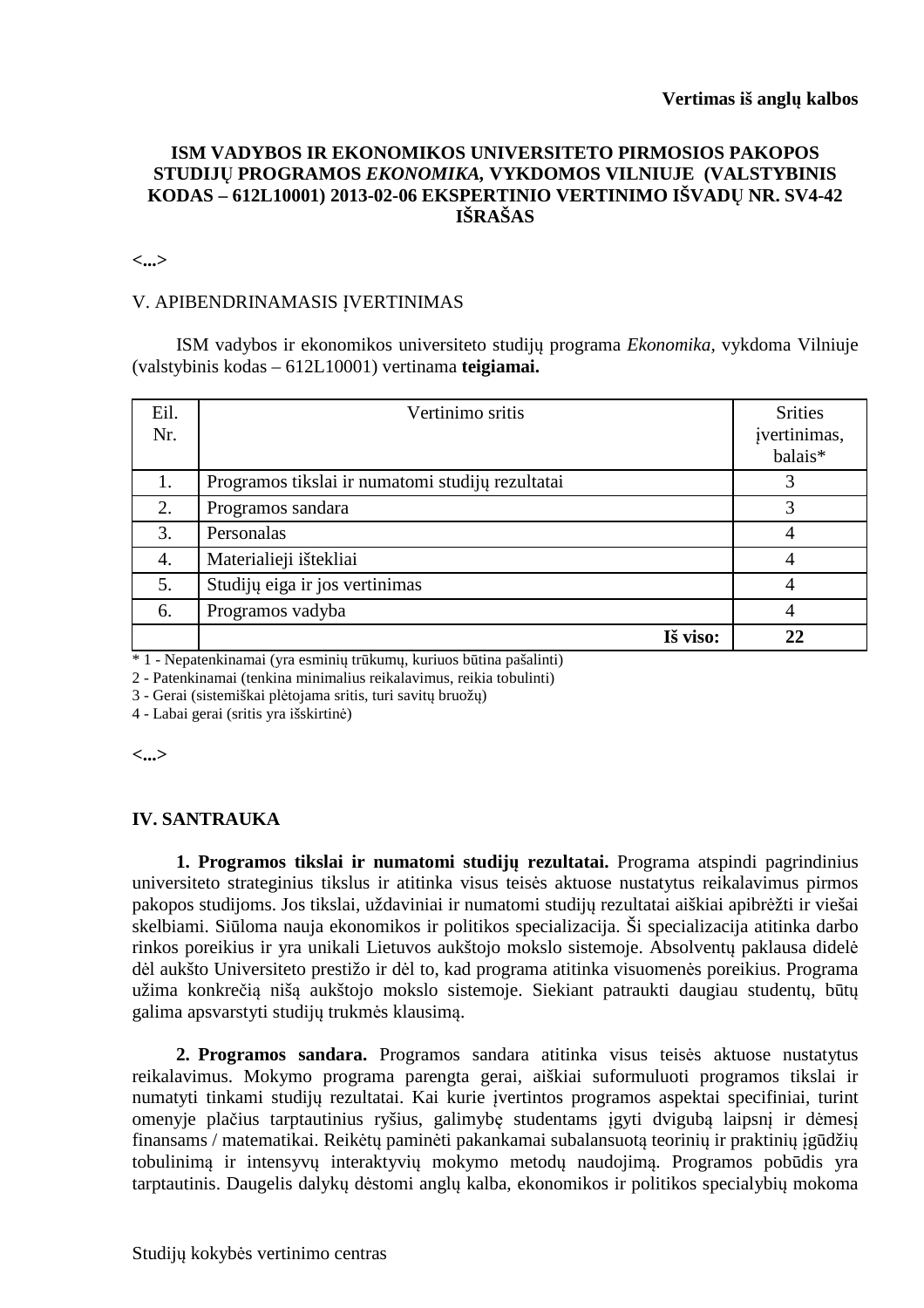tik anglų kalba. Dalykų turinys atitinka studijų rūšį. Studijų dalykų aprašai labai kokybiški. Rekomenduojama daugiau dėmesio skirti studentų mokslinių darbų rašymo įgūdžių lavinimui.

**3. Personalas.** Akademinis personalas kvalifikuotas ir patyręs, yra pakankamai profesorių ir docentų. Yra gana nemažai kviestinių dėstytojų iš kitų pasaulio universitetų ir aukščiausios kvalifikacijos specialistų. Akademinis personalas atrodo esantis jaunas ir entuziastingas. Tai patvirtino ir studentai, ir socialiniai partneriai. Universitetas suteikia savo darbuotojams galimybes tobulinti pedagoginius ir mokslinius gebėjimus. Pagirtinos darbuotojų mainų programos ir bendradarbiavimas su užsienio universitetais. Dėstytojai pažymėjo, kad administracija, taip pat ir priemonės, verčia juos dirbti geriau. Studentai labai reiklūs, o tai didina personalo motyvaciją gerai pasirengti. Tačiau palyginus nedaugelio dėstytojų pasiekimai, susiję su pagrindinėmis ekonominio lavinimo disciplinomis, yra dideli, taigi akademinis personalas turėtų stiprinti savo mokslo tiriamąją veiklą.

**4. Materialieji ištekliai.** Materialiuosius išteklius ir infrastruktūrą, kurie reikalingi studijų procesui Vilniuje vykdyti, reikėtų vertinti labai gerai. Modernios ir gerai įrengtos patalpos, skirtos programai įgyvendinti, yra ir tinkamo dydžio, ir tinkamos kokybės. Taip pat pakanka erdvės studentų akademinei ir socialinei veiklai. Akademinis personalas ir studentai labai patenkinti mokymosi aplinka. Virtuali mokymosi aplinka "Moodle" padeda diegti naujausius mokymo metodus. Bibliotekoje elektroninių duomenų bazių ir katalogų dėka plačiai prieinami įvairūs šaltiniai. Be to, studentams prieinami vadovėliai. Universitetas dar turi didžiulių ir konkrečių planų ateityje modernizuoti savo infrastuktūrą. Dėstytojai pabrėžė, kad patraukli aplinka ir puikios priemonės skatina juos dirbti.

**5. Studijų eiga ir jos vertinimas.** Universitetas įdiegė gerai organizuotą ir sėkmingą studijų proceso valdymo sistemą. Priėmimo į universitetą procedūra teisinga ir aiški, reikalavimai pagrįsti. Ir administracinis, ir akademinis personalas sakė, kad stojančiųjų į ISM lygis yra geresnis už šalies vidurkį. Studijų metu studentams nuolat teikiama akademinė ir administracinė pagalba. Studentams labai patinka interaktyvus šios programos dėstymo stilius; tai skatina studijuoti. Studentų veiklos ir numatomų studijų rezultatų vertinimo sistema yra skaidri, pakankama ir viešai skelbiama. ISM tarptautinio bendradarbiavimo lygis pagirtinas, studentų judumas organizuojamas labai gerai ir sėkmingai. Išvykstančių studentų gana daug. Be to, studentai turi galimybę gauti dvigubą diplomą: ISM ir tarptautinių partnerių universitetų. Tačiau studentai nepakankamai aktyviai dalyvauja mokslinių tyrimų veikloje ir mokslinėse konferencijose. ISM studentai iš tikrųjų labai orientuoti į verslą, bet nelabai suinteresuoti analitinų ir mokslinių įgūdžių lavinimą.

**6. Programos vadyba.** Universitetas yra sukūręs išsamią programos vadybos ir kokybės užtikrinimo sistemą. Programos vadyba įgyvendinama atsižvelgiant į programos tikslus ir numatomus studijų rezultatus, tokius, kaip jie dabar apibrėžti. Atsižvelgiama į išorės ir vidaus socialinių dalininkų grįžtamąjį ryšį, kuris yra svarbus tobulinant ir plėtojant programą. Programa (taip pat ir trumpalaikėje perspektyvoje) stebima; stebėsenos rezultatais remiamasi atliekant pakeitimus. Dar neaiškus ilgalaikis kokybės valdymo sistemos tikslas.

Programa yra ilgalaikė, ji neabejotinai padeda tenkinti Lietuvos darbo rinkos poreikius. Ekspertų grupės išvada pagrįsta aukšta akademinio personalo kvalifikacija ir programos vadovų profesionalumu, gerai suplanuota programos struktūra ir studijų dalykų medžiaga, tarptautiniu programos pobūdžiu ir akademiniu judumu, labai gera studijų aplinka ir priemonėmis, tinkama programos vadyba ir kokybės užtikrinimo sistema. Iš susitikimų vizitų metu matyti, kad išorės ir vidaus socialiniai dalininkai yra patenkinti programos kokybe. Darbdavių nuomone, programa reikalinga Lietuvai, šios programos absolventai lengvai susiranda darbus ir įsitvirtina darbo